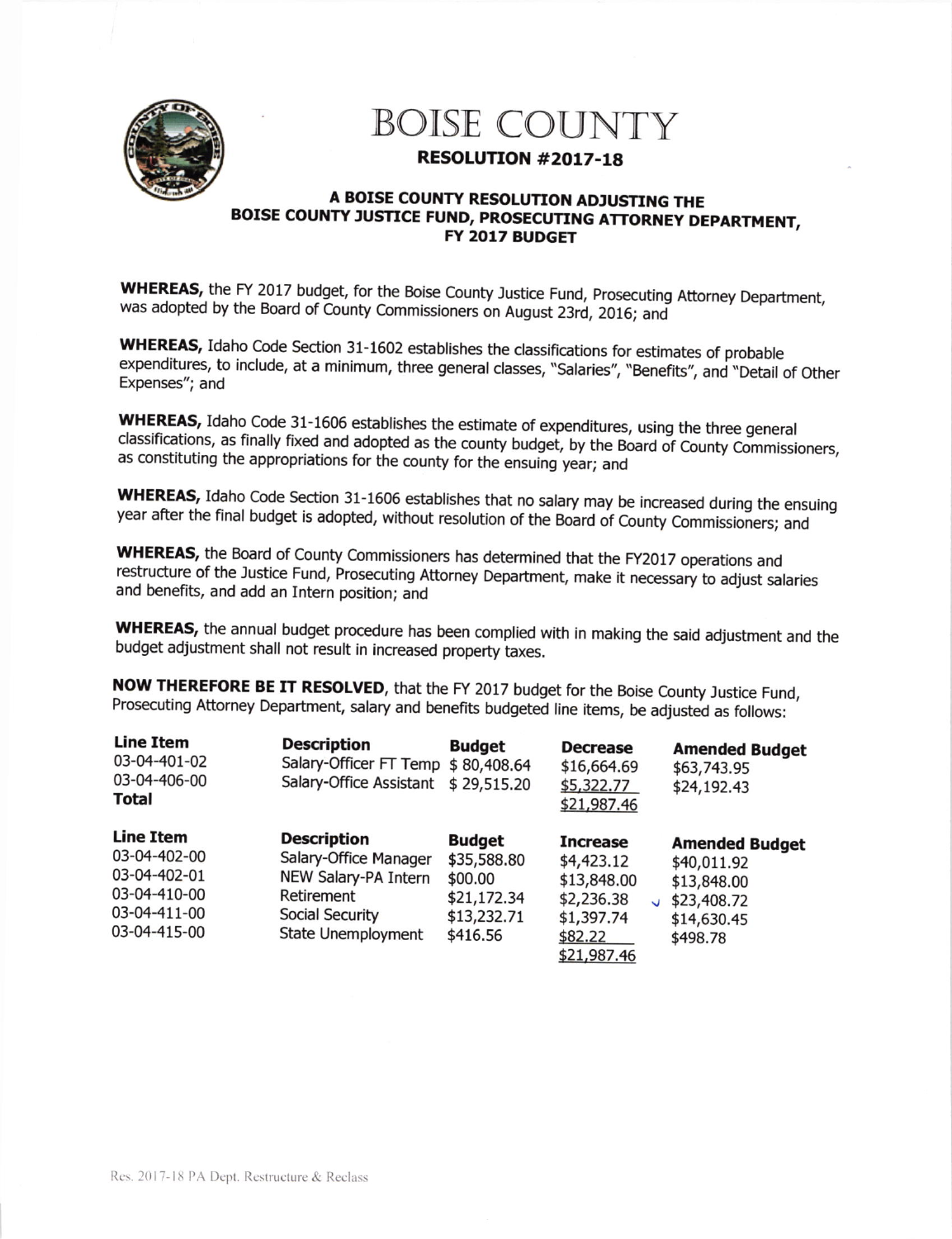APPROVED and ADOPTED in open session this 28th day of February, 2017.



**BOISE COUNTY BOARD OF COMMISSIONERS** 

ALAN D. WARD, Chairman

**BSENT ROGER B. JACKSON, Commissioner** 

LAURA L. BAKER, Commissioner

**ATTEST:** 

Mary T. Prisco, Clerk to the Board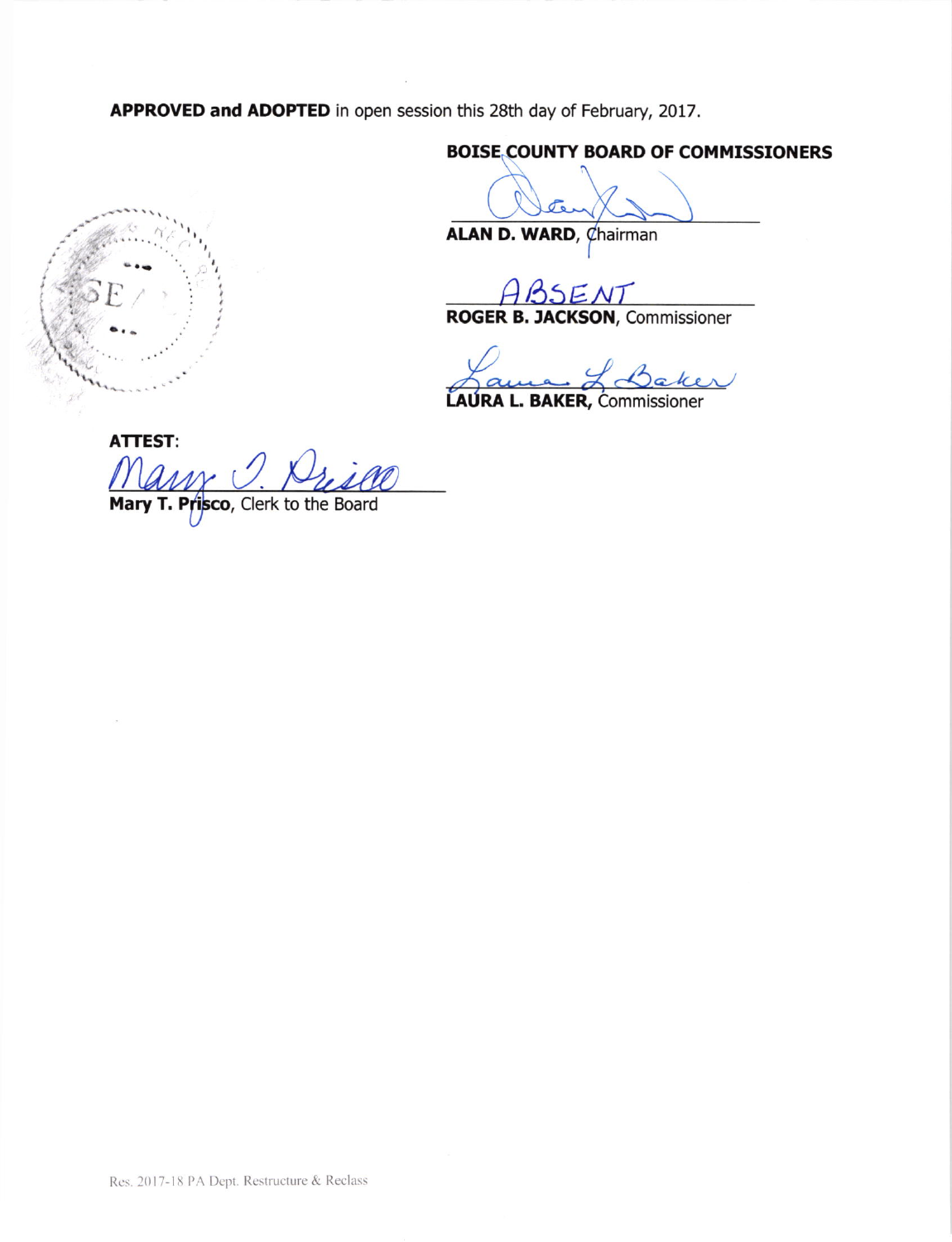| Acct No.                                | <b>Description</b>                                                    | <b>Current Hourly Rate</b> | <b>Current Salary</b> | Hours per week | <b>New Hourly Rate</b> |                | Requested Salary Amt Requested Amount to Move | Move from Acct No. | FY 2017 Remaining<br><b>After Change</b> |
|-----------------------------------------|-----------------------------------------------------------------------|----------------------------|-----------------------|----------------|------------------------|----------------|-----------------------------------------------|--------------------|------------------------------------------|
| 0402-0000<br>(if back dated to Jan 1st) | Salary - Legal Secretary (Stephanie) *Rename<br><b>Office Manager</b> | \$17.11                    | \$35,588.80           | 40             | \$20.00                | \$41,600.00    | \$3,583.60                                    | 0406-0             | \$16,818.09                              |
| 0402-0000                               | Salary - Legal Secretary (Stephanie) *Rename<br><b>Office Manager</b> | \$17.11                    | \$35,588.80           | 40             | \$20.00                | \$41,600.00    | \$4,392.80                                    | 0406-0             | \$16,008.89                              |
| 0406-0000                               | Salary - Secretary *Rename Office Assistant                           | \$14.19                    | \$29,515.20           | Up to $16$     | Up to \$15.00          | Up to \$12,480 |                                               |                    | \$4,338.09 or \$3,528.89                 |
|                                         | PA Intern                                                             |                            |                       | 40 ?           | \$11.54                | \$24,003.20    | 14,309.60                                     | 0401-01            | \$53,728.48                              |
| 0401-01                                 | Prosecutor                                                            | \$38.65                    | \$80,408.00           | 40             | \$28.85                | \$60,008.00    |                                               |                    | \$20,400.00                              |

| <b>Account/Description</b>             | <b>Currently Budgeted</b> |                  | <b>Claims Paid to Date</b> | <b>Remaing Budget</b> | <b>Proposed Changes:</b> |                   |  |                   |  |                  | <b>Remaining at FY End</b> |                |
|----------------------------------------|---------------------------|------------------|----------------------------|-----------------------|--------------------------|-------------------|--|-------------------|--|------------------|----------------------------|----------------|
| 03-04-401-02 Salaries-Officer FT Temp  |                           | $80,408.64$ \ \$ | $(12,370.56)$ \$           | 68,038.08 \$          |                          | $(16, 153.83)$ \$ |  | $(34, 615.35)$ \$ |  | $(16,664.69)$ \$ |                            | 604.21         |
| 03-04-402-00 Salary-Legal Secretary    |                           | 35,588.80   \$   | $(15, 176.70)$ \$          | $20,412.10$ \$        |                          | $3,587.90$ \$     |  | 835.21            |  | 4,423.11         |                            | $\sim$         |
| <b>Office Manager Benefit Increase</b> |                           |                  |                            |                       |                          | $729.78$ \ \$     |  | 169.88            |  | 899.66           |                            | $\overline{a}$ |
| 03-04-406-00 Salary-Secretary          |                           | $29,515.20$   \$ | (9, 185.51)                | $20,329.69$ \$        |                          | $(5,322.77)$ \$   |  | (7,200.00)        |  |                  |                            | 7,806.92       |
| New Account PA Intern                  |                           |                  | $\sim$                     |                       |                          | 13,848.00         |  |                   |  |                  |                            |                |
| <b>New PA Intern Benefits</b>          |                           |                  |                            |                       |                          | 2,816.69          |  |                   |  |                  |                            |                |
|                                        |                           |                  |                            |                       |                          |                   |  |                   |  |                  |                            |                |

 $\frac{1}{2}$  $\sim$ 

> $\sim$   $\alpha$  $\ddot{\phantom{a}}$

**Total Benefits:**  $\mathsf{S}$ 3,716.35